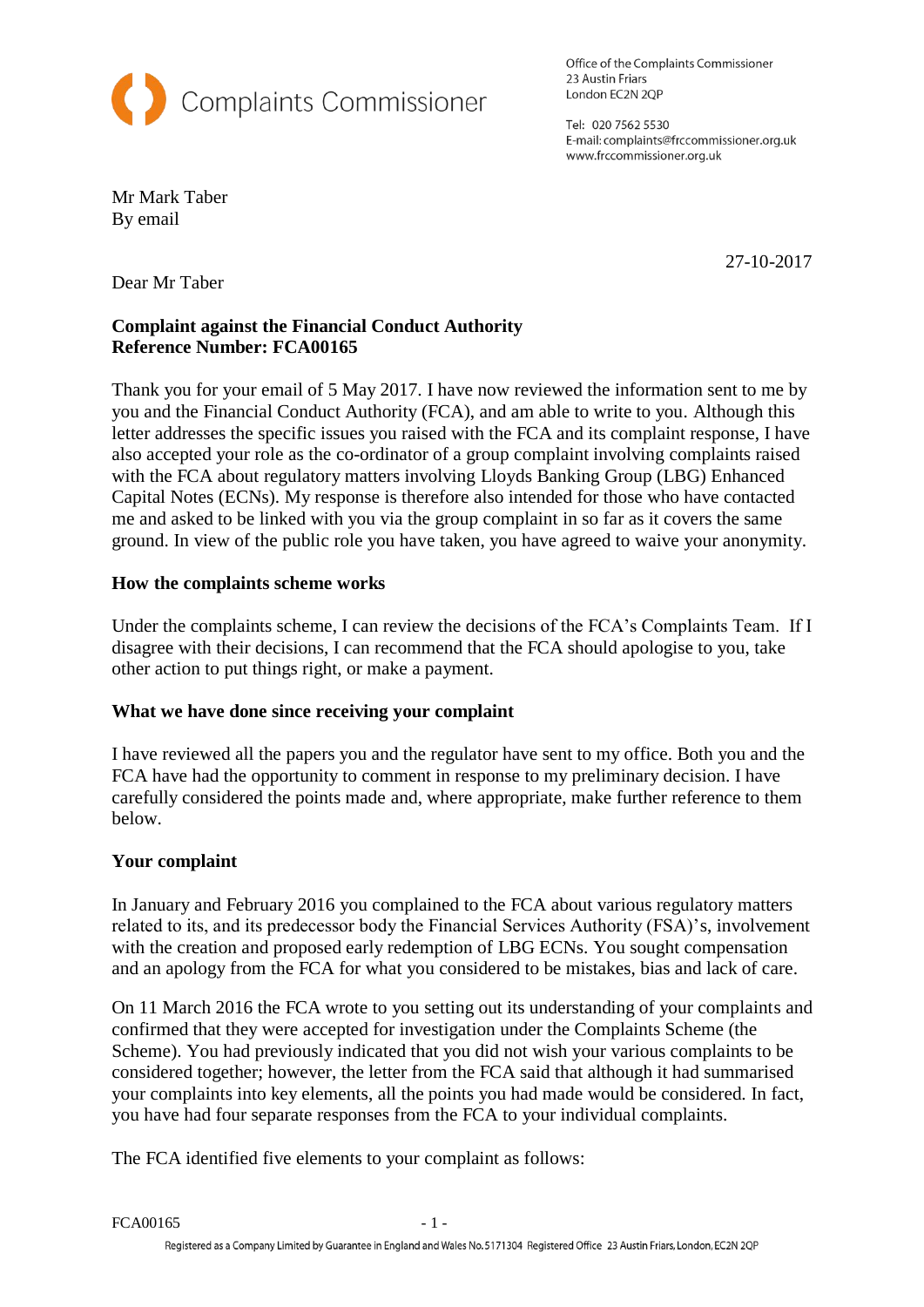*Element One – email of 29 January 2016*

An allegation that the Financial Services Authority (FSA) made a 'mistake', displayed 'bias' and acted beyond its statutory remit by:

a) developing novel and complex capital instruments (ECN) to assist Lloyds Banking Group (LBG) in meeting its commercial objective of withdrawing from the Government Asset Protection Scheme; and

b) ensuring that Lloyds had to offer the ECNs to a large number of retail investors.

## *Element Two – email of 5 February 2016*

An allegation that the Financial Conduct Authority (FCA) made a 'mistake' and exercised a 'lack of care' by omitting to:

a) prevent LBG from redeeming the ECNs prior to the Supreme Court decision;

b) instruct LBG to cover the trustee's costs of appealing to the Supreme Court;

c) request the Prudential Regulation Authority withhold permission for LBG to redeem the ECNs until the issue of the trustee's costs is resolved; and

d) act on the problems redemption of the ECNs would cause the trustee.

*Element Three – email of 17 February 2016*

An allegation that the FCA made a 'mistake', showed 'bias' and exercised a 'lack of care' by:

a) giving a misleading statement on 17 March 2014 from the then chief executive, Martin Wheatley on the circumstances by which LBG could declare a Capital Disqualification Event (CDE). You allege you only became aware the misleading statement was incorrect during correspondence with Andrew Bailey on 20 February 2015;

b) reaching its initial decision of 13 March 2015 not to intervene to make a declaratory judgement possible; and

c) failing to accept offers of information from you which led to bias being shown against consumers in favour of LBG.

*Element Four – email of 18 February 2016*

An allegation that the FSA made a 'mistake' and exercised a 'lack of care' by:

a) putting itself in a biased position when it came to approving the ECN prospectus (due to its role in creating ECNs) and meeting its operational objective of providing protection to consumers;

b) approving the ECN prospectus when it was too long and technical for retail investors to comprehend;

c) not spotting a mistake in the drafting of the CDE clause; and

d) approving the prospectus despite material omissions which it should have been aware of at the time.

*Element Five – email of 22 February 2016*

An allegation that the FCA issued an ECN key facts document to MPs which contains a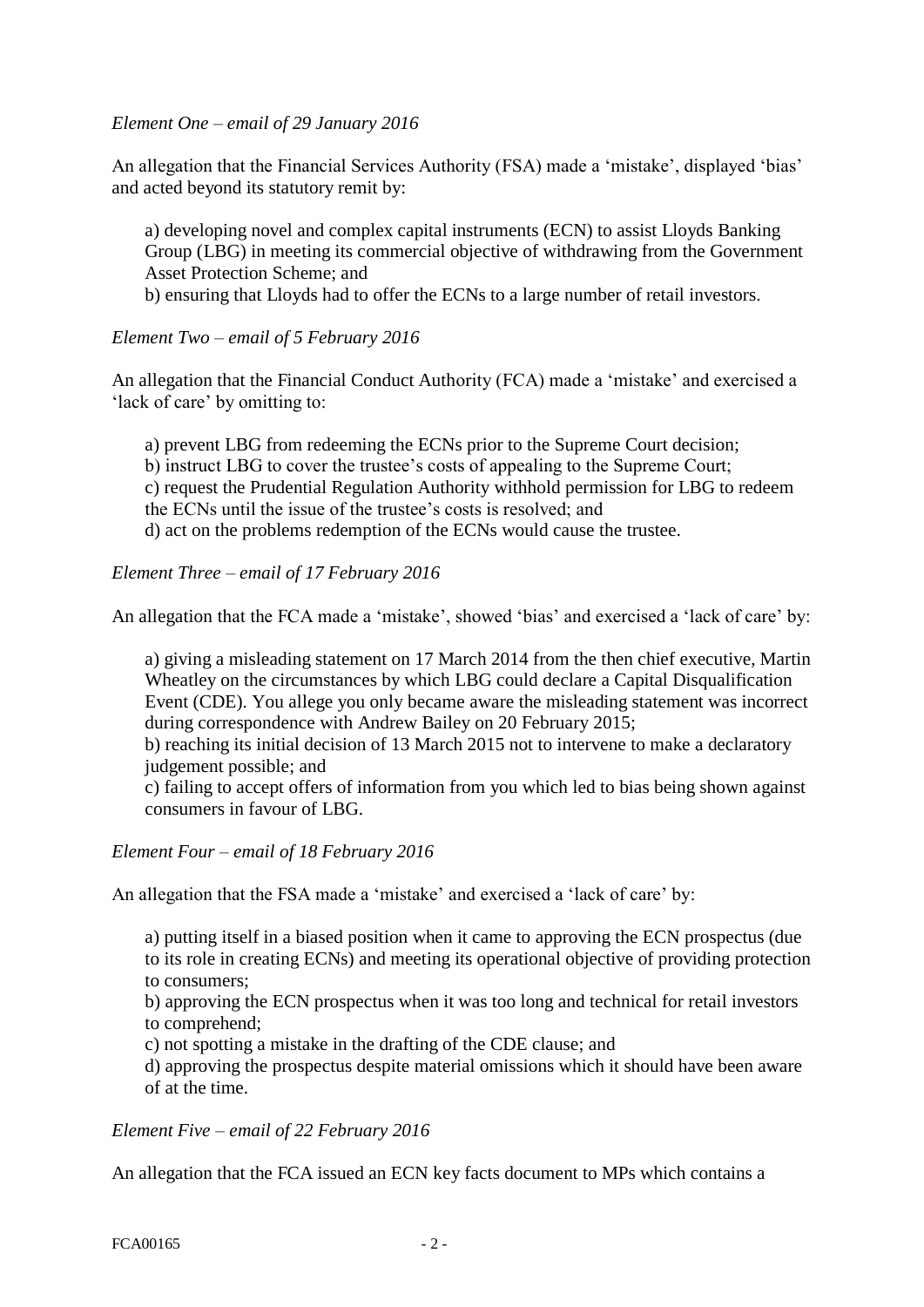number of inaccurate statements and misleading information/omissions about:

- a) the mechanisms in place for LBG to compensate investors;
- b) the development of ECNs;
- c) the FCA's role and ability to intervene;
- d) the justification of allowing LBG to recapitalise; and
- e) the FCA's response to the CDE clause drafting error.

The FCA regarded this as an allegation of 'unprofessional behaviour' and 'mistakes and lack of care' on the part of the FCA.

On 14 March 2016 you wrote to the FCA reiterating that you did not wish your various complaints to be considered together. You also said that key aspects of your complaints relating to Elements Three and Four had been ignored and provided further details. During the course of the complaint investigation, you continued to provide the FCA with further information and evidence in support of your complaints.

The FCA Complaints Team responded to Element 4 of your complaint on 6 February 2017, to Element 5 on 28 February 2017, to Elements 1 and 2 on 17 March 2017, and to Element 3 on 6 April 2017. Your complaints were not upheld. You are dissatisfied with this response and have asked me to investigate Elements 1, 3 and 4. Element 4 deals with the Prospectus issues, which are the subject of the group complaint. You are not referring Element 2 because the Supreme Court proceedings are concluded. You would, however, like me to consider the issue of delay. You have not referred Element 5.

### **My position**

In investigating your complaint, I have carefully considered the FCA's complaint file and supporting documents, as well as your submissions. I have also considered other relevant material, including the contents of the Exchange Offer Memorandum (EOM) and the Supreme Court Judgment dated 16 June 2016. My approach has been to consider the FCA's rationale for its decision-making and whether that, and the FCA's complaint response, can be considered reasonable in all the circumstances.

In response to my preliminary decision, you have said that my stated approach to the investigation has caused some concern and confusion, that you feel much of the important information and evidence you supplied in support of your complaints has been 'skipped over' and that you are not clear whether it has been considered and, if so, on what grounds it has been dismissed. I am of course sorry to hear that you feel this to be the case and I have made some amendments to the wording above to clarify my approach. I would also like to reassure you that all points made have been considered even if not specifically referred to below. A summary of the points you made to me in respect of each element of your complaint was included in my preliminary decision and I have added some wording below to address the further points you have made.

#### *Elements One and Three*

I have considered these elements together because they relate to the period before the Supreme Court decision and leading up to LBG's decision to seek to redeem the ECNs.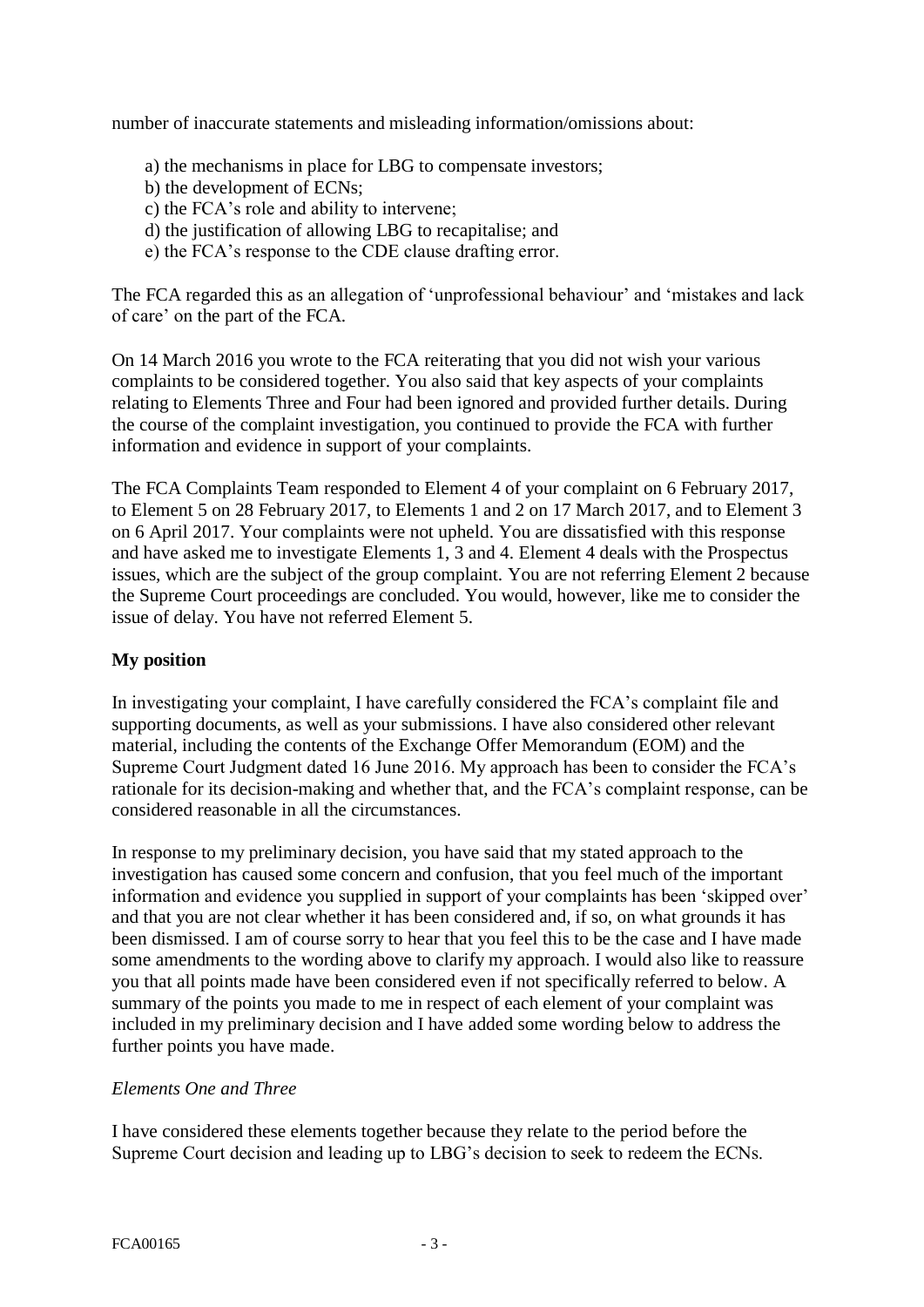In relation to Element One of your complaint the FCA Complaints Team concluded that the FCA had not acted beyond its statutory remit in the way it supervised the design and execution of the ECNs in 2009 nor in the way the ECNs were made available to retail investors. It said that the evidence you had provided about the FSA's involvement with the creation of the ECNs was consistent with its supervisory functions and that the principal responsibility for matters relating to the ECNs rested with LBG. Regarding the decision not to intervene to prevent redemption of the ECNs, the complaint response said that the FCA "*was monitoring the situation closely and had been in discussions with LBG and the Trustee regarding costs and compensation*". The Complaint Team was satisfied that, while recognising this was an unpopular decision, the FCA gave detailed consideration to the options available in line with its own objectives before deciding not to intervene and that this was a reasonable decision for the FCA to make.

In relation to Element Three of your complaint the FCA Complaints Team referred you to an earlier decision I had made on the subject of Martin Wheatley's two emails of 17 March 2014 in which I had noted that the "FCA accepts there may have been some confusion regarding the two statements". In its published response to my decision, the FCA clarified the comments made by Martin Wheatley were not from a public statement, but a response by Martin Wheatley's office to an email exchange with you. The complaint response concluded:

- *a) In my opinion, there was scope for the first email to be misinterpreted but I have not upheld this part of your complaint because I believe the second email, which was sent later the same day, was sufficiently clear. It follows from this that I do not upheld your points about the adverse consequences to you of Martin Wheatley's first email.*
- *b) I have not upheld this part of your complaint. I appreciate the points you make about why you believe the FCA's decision not to intervene to make a declaratory judgment possible was a mistake. However, from what I have seen I am satisfied the decision was a reasonable one in the circumstances.*
- *c) I have not upheld this part of your complaint. I do not agree that the FCA has shown a lack of care by not accepting offers of information from you. From what I have seen, all the information you provided was fully considered by the FCA in deciding how to proceed at each stage of this matter.*

In your submissions to me, you have said that the FCA has not responded to key elements of your complaints about these matters. You say that:

- 1. In failing to intervene to require LBG to agree to declaratory judgment the FCA put you in a position where the only way an application for declaratory judgment was possible was for you to take actions (including recommending hundreds of retail investors direct the Trustee and soliciting funds from retail investors to cover the costs of Leading Counsel) at very short notice which potentially breached FCA rules... this was a serious mistake, act of bad faith and unprofessional behaviour on the part of the FCA. The FCA's failure to consider or respond to this element of your complaint is unacceptable and a clear attempt to avoid being held accountable for its 11th hour decision to finally intervene and then doing so in such a way that required you to take considerable risks and incur significant time and expense in order that consumers were afforded protection. The FCA's response does not address the following:
	- i. Was the FCA's initial decision not to intervene correct in the circumstances?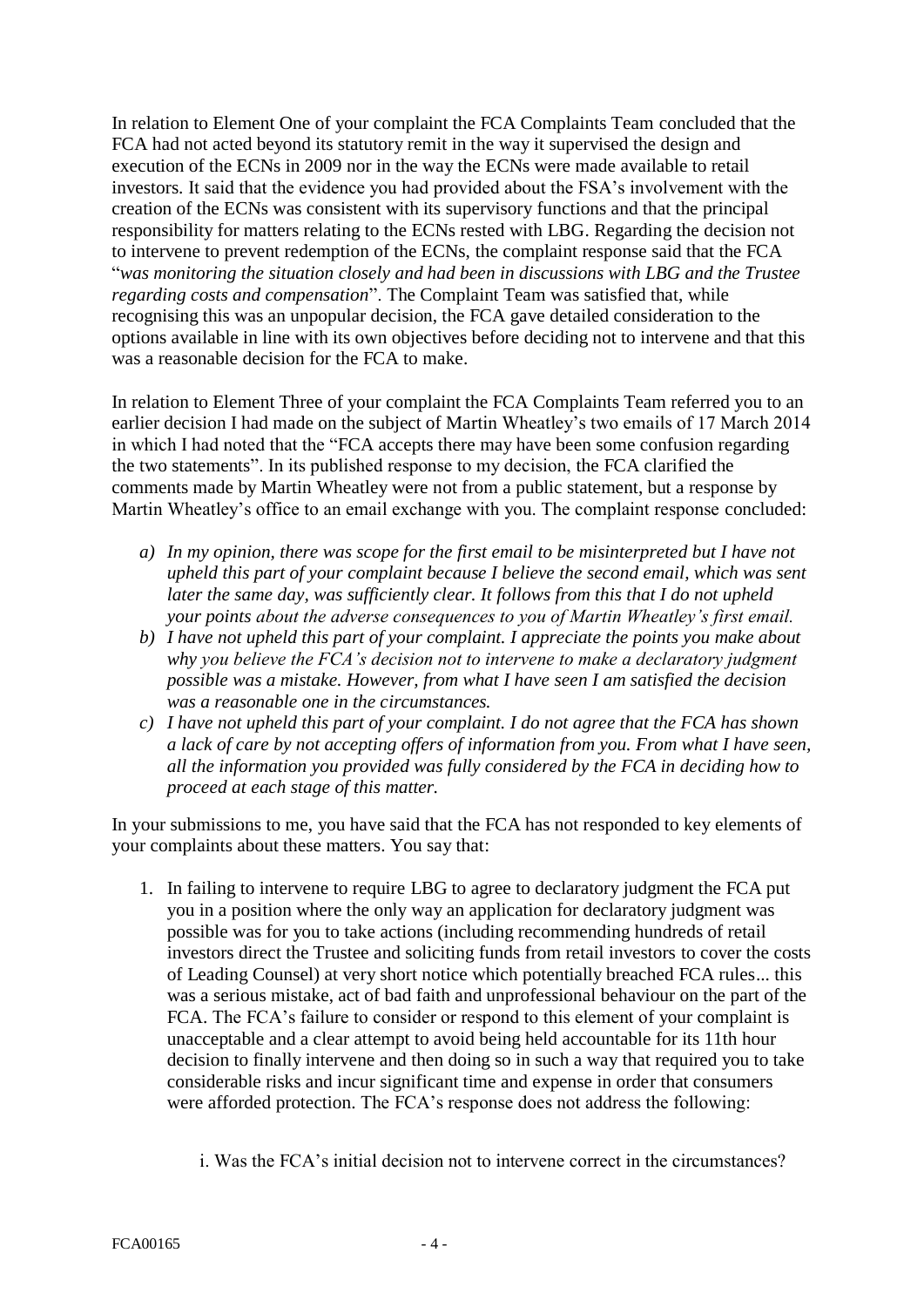ii. Was the FCA's decision not to accept your offer to provide opinion from leading counsel correct?

iii. The FCA's eventual decision to intervene when presented with the letter from leading counsel and questions from a government minister who had been presented with the letter… the FCA did change its position and, in substance, took action. The FCA's position in its response that it cannot say what action it took due to the confidentiality provisions of FSMA is flawed and unacceptable.

iv. Was the FCA decision to intervene in such a way which left you in a position where you had to break FCA rules and incur substantial time and cost in order that the matter could be heard by the courts correct and fair on you?

- 2. The FCA displayed unreasonable delay and bias against consumers in favour of LBG in reaching its decision on whether to formally intervene to require declaratory judgment… the FCA had been aware of the issue since at least February 2014 yet took until March 2015 to communicate its position. This left consumers just days, before the PRA deadline of 18 March 2015, to act when the FCA failed to intervene.
- 3. The FCA's response in relation to your complaint about the Martin Wheatley emails makes no sense, is inconsistent with the facts and evidence and does not address the fact that the FCA failed to correct any inaccuracy in its statements despite presumably being aware that you and other investors were relying upon them. You also consider that the complaint response leans heavily on a previous decision of mine, about a complaint not made by you, rather than considering and addressing the facts and evidence you presented.

There is a lengthy regulatory background to the creation of the ECNs and the decision by LBG to redeem them, some of which I set out in a decision I published in December 2015: <http://frccommissioner.org.uk/wp-content/uploads/FCA00053-FD-publish-25-11-15.pdf>

In that decision, I accepted that, although the FSA supervised the design and execution of the ECNs in 2009, principal responsibility for this rested with LBG. I note your comments, made in response to my preliminary decision, that you are confident that the ECNs were conceived and suggested to LBG by UK Financial Investments Ltd and the FSA in order that LBG could avoid entering the Government Asset Protection Scheme (GAPS). That would not, in my view, alter the responsibility held by LBG under the FSA's supervision. I also concluded in my 2015 decision that the FCA's previous decision not to intervene in 2014 "cannot be said to have been unreasonable, the decision having been reached after careful analysis of the factors involved in a way which is consistent with the FCA's regulatory approach". The FCA's complaint response to you said that similar considerations applied in early 2016 and that the FCA considered a variety of options before deciding not to intervene.

However, the Complaints Team also told you that it could not "*share exactly what options were considered due to the restrictions placed on sharing confidential information by s348 of the Financial Services and Markets Act (FSMA). This relates mainly to information the FCA receives but there are other relevant policy considerations as well*".

In response to my preliminary decision, you have said I have missed an opportunity to provide some clarity to complainants, and consumers who are retail investors, on where they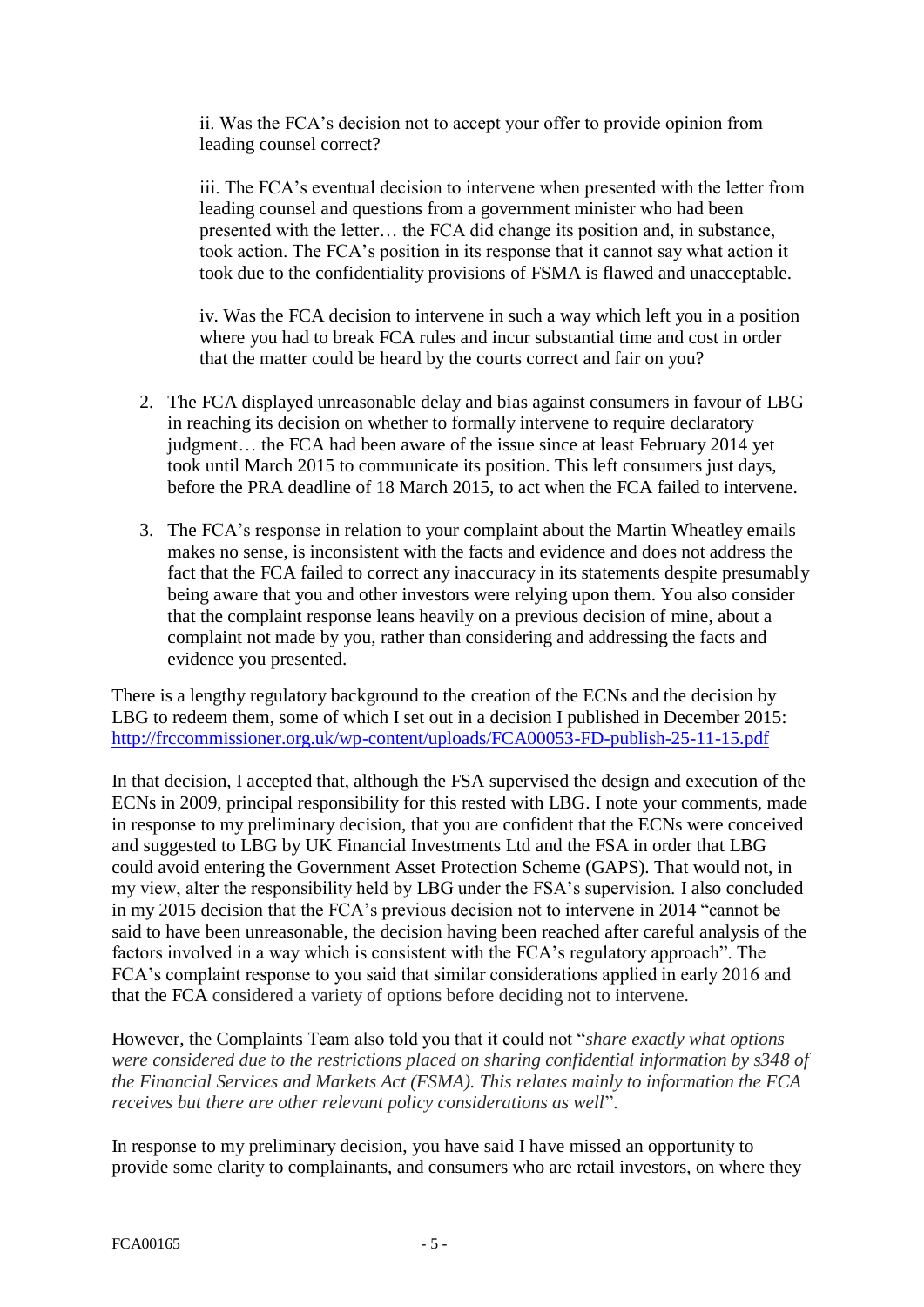stand in terms of regulatory protection, in view of the FCA's statutory duty to protect consumers and to statements by both HM Treasury and the FCA that it is not feasible for retail investors to challenge banks through the courts on complex legal matters. You consider that I have not addressed a fundamental issue, that the FCA's initial decision not to intervene to ensure that the matter would be heard by the High Court cannot be said to be reasonable. You say that I have not addressed the evidence you provided, that the FCA changed its position on whether to intervene, or commented on whether this was reasonable given the position it put you in to ensure that the matter could be heard by the High Court.

As you have observed in your complaint submission to me, the substantive, practical consequences arising from these issues have been overtaken by the Supreme Court decision of June 2016 in LBG's favour. Having considered the information supplied by the FCA, including internal briefings, I am satisfied that the situation was fluid and that the FCA kept its options and objectives under review, in accordance with its regulatory remit. Relevant criteria were considered, including the need to balance fairness between institutional and retail investors. After LBG was successful in the Court of Appeal it reapplied to the PRA for permission to redeem the ECNs, which had lapsed. The FCA was in contact with all relevant parties during December 2015 and January 2016 and eventually decided that the FCA should not object to the proposed redemption, but it is important to note that this decision was based on assurances from LBG to protect investors by agreeing to indemnify the Trustee and pay compensation if LBG lost in the Supreme Court. Ultimately, the FCA's continued decision not to intervene was one that the FCA was entitled to make, however unpopular.

In summary, as was the case in relation to the earlier complaint case which I refer to above, I am satisfied that the FCA carefully considered its options, took full account of the interests of retail investors, and reached a rational decision. From the internal information I have seen, it is evident that the FCA engaged actively with you about the LBG ECN situation and took your views into account even where it disagreed with you. I recognise that you, and others, consider that the FCA should have intervened further, and there were clearly arguments for that, but I do not consider that the FCA's decisions were unreasonable.

You have also said that my preliminary decision has not addressed whether it was reasonable for the FCA to use section 348 of the Financial Services and Markets Act 2000 (FSMA) to decline to share any detail of what happened. You have referred me to another complaint where you say the FCA has gone further than it did in its response to you. I am obviously unable to comment on another case, which does not appear to have been referred to me. However, although I consider that the FCA should take every opportunity to be as transparent as possible within its remit and the legislation, I am satisfied that the FCA Complaints Team correctly referred to s348 when responding to you.

In my preliminary decision, I also said that "It is important to remember also that LBG had already made a 'buy back' offer to retail investors with clear warnings that a par call was likely if investors declined and ECNs were disqualified. My understanding is that around 75% of investors took up that offer". In response to this, you have said that you strongly dispute the accuracy of this statement (which formed part of my earlier decision in case FCA00053) and its use to justify the position of the FCA with respect to retail investors. In view of this, I asked both you and the FCA to provide further evidence which I have considered in detail.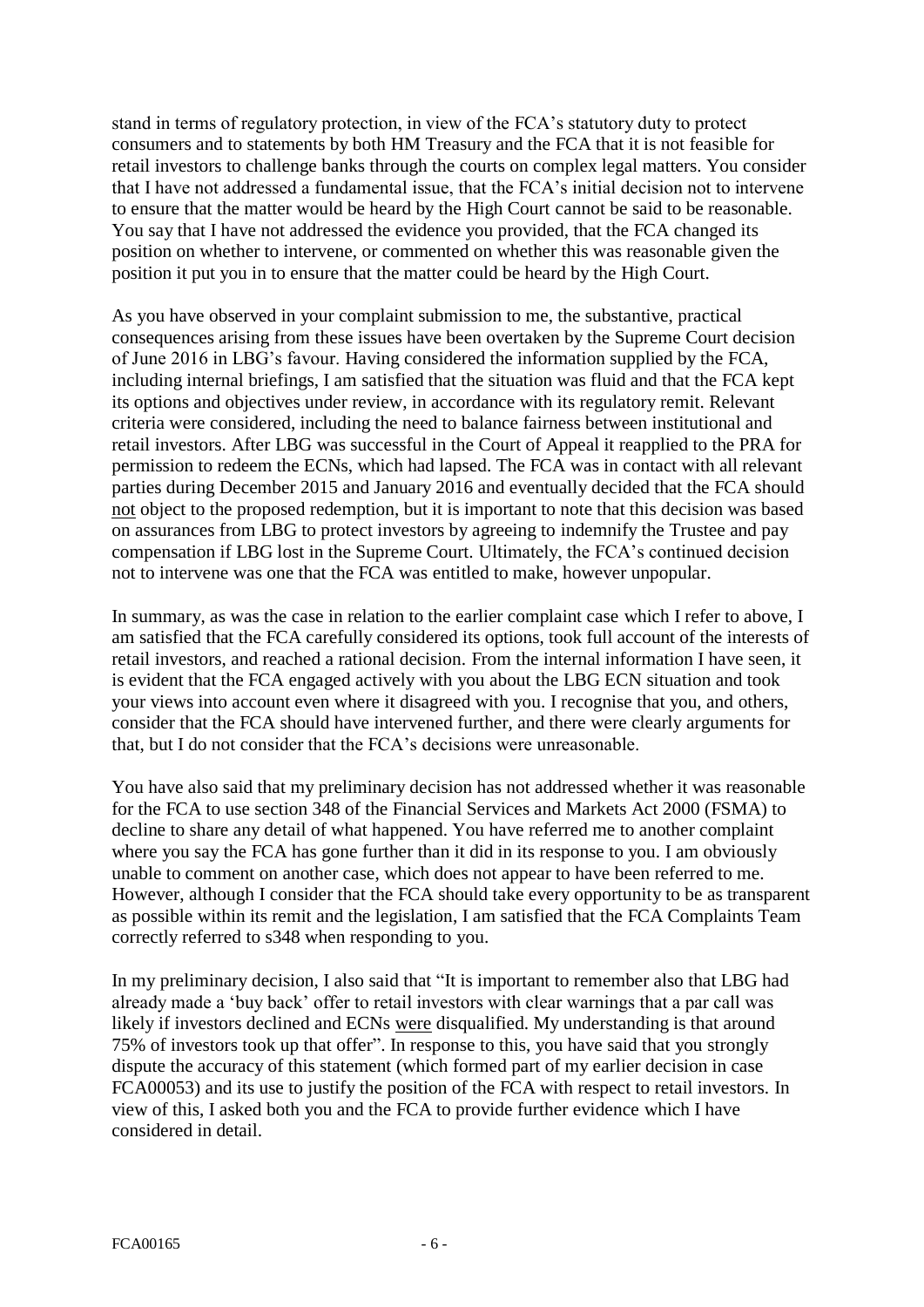You argue that this 'buy back' offer, in March/April 2014, deliberately excluded a large number of retail investors by design and was inferior in value to a parallel offer made to institutional investors. You have submitted evidence which you consider supports your contention that the acceptance rate from retail investors was much less than 75% and closer to 25%, based on the value of the total acceptance of the offer and the criteria for eligible retail investors. You also disagree that the offer to retail investors contained clear warnings that a par call was likely if investors declined and ECNs were disqualified. You consider that there was Market Price Manipulation by LBG that 'talked down' the price of its ECNs and that this led to unfair discrepancies in the value being offered between different issues with unfavourable tax consequences for many retail investors that devalued the retail cash offer. You say that having failed to ensure that retail investors were treated fairly and not disadvantaged as opposed to institutional investors in these offers the FCA cannot reasonably use them as a reason not to intervene to protect retail investors at a later date.

#### The FCA says that:

- It believes it (and LBG) took appropriate steps to ensure that the maximum number of retail investors possible could participate in the cash offer in 2014, and satisfied itself that the take-up rate after the exchange was as good as could reasonably be expected. It determined that LBG offered a price that reflected the prevailing market value of the bonds at the time. It also reviewed your claim that the price had been "manipulated" by an investor briefing but found no evidence to support further action. It does not accept a direct comparison between the cash offer with the exchange for AT1s without factoring in the risk exchange involved in both transactions. When factoring in all risks, the FCA concluded that the terms were not unfair to retail investors.
- Its view remains that around 75% of retail investors by value took up the offer or traded away before the exchange. The FCA accepts that you may have a different starting point for how many retail investors held instruments in March 2014. Neither the FCA nor LBG recognise your figure of 123,000 as accurate.
- LBG (like all issuers) had commercial arrangements with securities clearing firms, brokers, wealth managers and the like to pass on information about the exchange to ultimate bond-holders. It was not reasonable, given the complexity of distribution and management of securities, for LBG to guarantee all bondholders were aware that the exchange was happening. Its role was to ensure it had the infrastructure in place to allow communications to flow to ultimate bondholders. The FCA was satisfied it did.
- The FCA monitored closely the media coverage of the exchange/cash offer.
- The FCA satisfied itself that LBG did what it could to ensure retail investors' attention was drawn to the risks of a regulatory par call.
- Some retail investors (including you) argued at the time that LBG was not legally entitled to call the ECNs. The FCA considered this was likely to result in a lower take-up of the cash offer than would otherwise have been the case.

Overall, I am satisfied that the FCA has provided reasonable explanations for its actions and the decisions that it took about this issue. It is not possible under the Complaints Scheme to resolve the different understanding you have of the numbers of retail investors involved or the take-up of the offer. What you mainly seem to be objecting to is the inclusion of this issue as a 'mitigating' factor for the FCA which you had not raised. However, the fact is that the 'buy back' offer was made and it is a relevant factor in the overall picture. I am satisfied that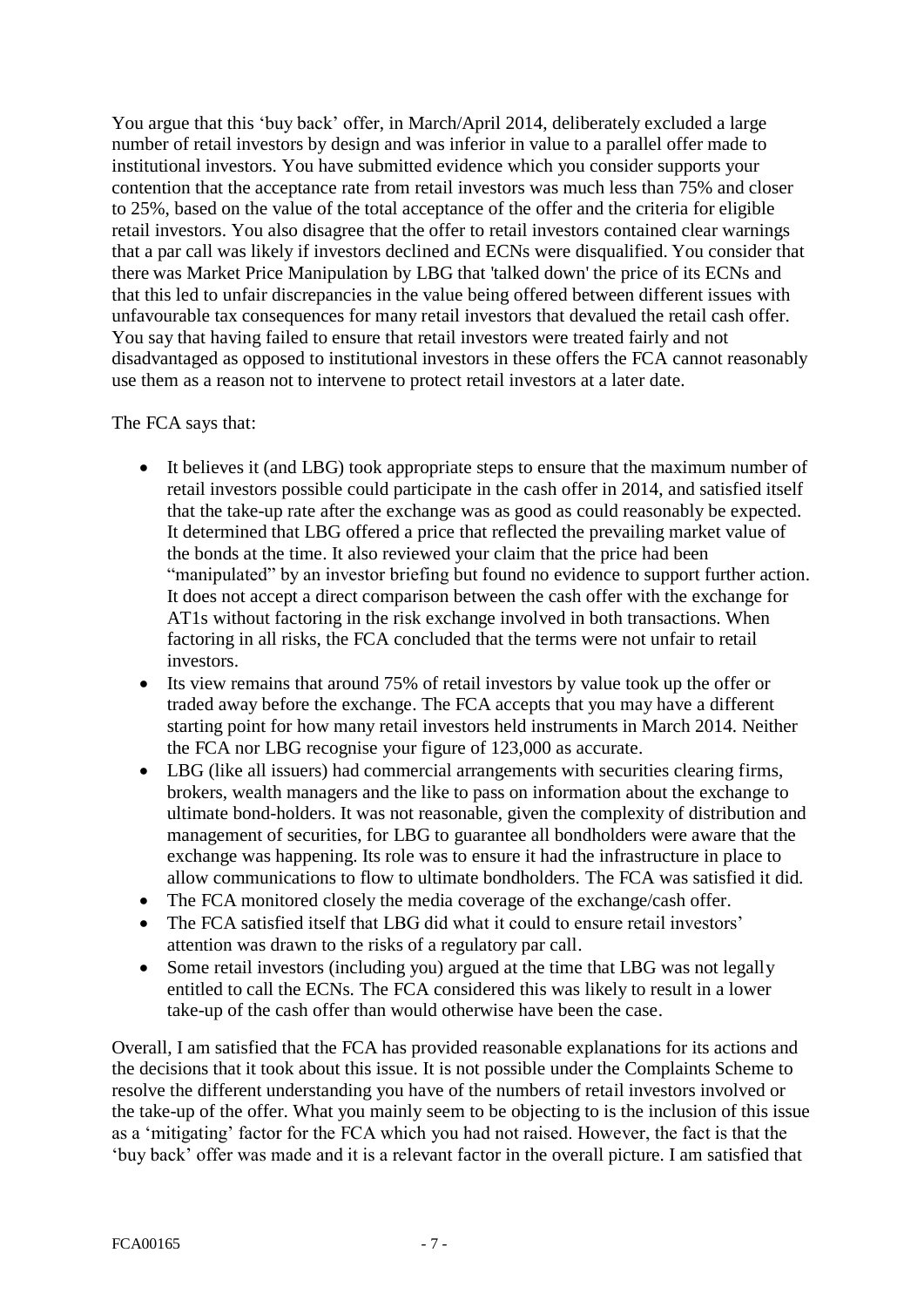the FCA carried out some due diligence around it and that its actions were not unreasonable. I am also satisfied that it has considered and responded to the allegations that you made.

Finally, I am satisfied that, in responding to your complaint, it was reasonable for the FCA to refer to my earlier decision. The evidence I have seen does not support your claim that it did so without reference to your own submissions. In addition, I do not agree that elements of your complaint have been ignored, since the response addresses both the creation of the ECNs and the FCA's regulatory decisions and actions, including its decision not to seek a declaratory judgment. Although you find the FCA's complaint response regarding Martin Wheatley's emails to be inadequate and unreasonable, I am satisfied that the issues you raised were fully considered and I find the complaint response to be reasonable and consistent with the position the FCA took in response to my earlier decision, where I was critical of the FCA's lack of care over some aspects of Mr Wheatley's statements.

I have therefore not upheld these complaints.

### *Element Two*

In relation to Element Two of your complaint the FCA Complaints Team noted "*your email of 6 February 2017 where you say points of complaint such as these are not particularly relevant now because of the amount of time it has taken to investigate them. You go on to say they were intended to get the FCA to step in. I appreciate your frustration with this and I am sorry for the time it has taken. Due to the technical nature of the complaints, the number of complaints that were received and the volume of information to review, it was not possible to respond to them before the Supreme Court action was completed. That said, there is also nothing I can see from the information I reviewed to suggest that my opinion on the complaint would have been any different had my investigation been completed earlier*".

As you have not referred the substantive aspect of this complaint to me I will not comment further; I deal with the question of delay below.

#### *Element Four – the Prospectus Issues*

I note that in responding to Element Four of your complaint the FCA Complaints Team amended the wording of your complaint as set out in its complaint acknowledgement letter dated 11 March 2016 (see above). I believe this was done to align the wording with complaints made by other complainants on similar themes. Although I consider this was acceptable in the circumstances, in my view it would have been better if, in responding to you, the FCA had kept to the wording originally established with you.

The revised wording of the complaint and the FCA's response were as follows:

a) The FSA made a mistake and exercised a lack of care by, in your view, failing to ensure the prospectus was presented in a form which was easily analysable and comprehensible. *I have not upheld this part of your complaint as I am satisfied the UKLA has not made a mistake, or acted with a lack of care in approving the EOM.*

b) The FSA approved a prospectus which contained a material mistake which you say the FSA should have spotted and of which the FSA should have been aware. *I have not upheld this part of your complaint as I am satisfied that the 'material mistake' referred*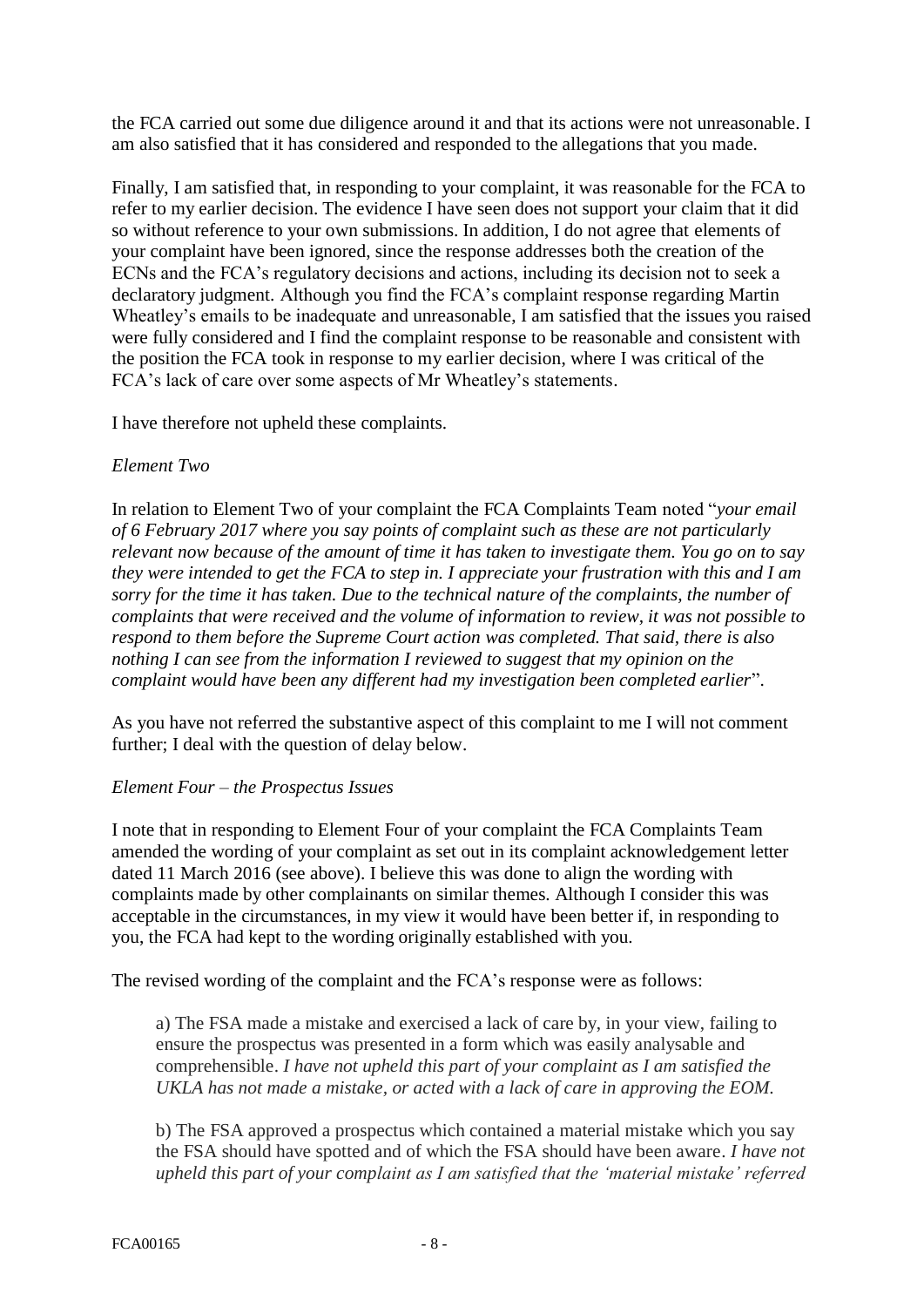*to by the Court of Appeal was not something the UKLA/FSA should have been aware of and should not have stopped the EOM from being approved.*

c) The FSA approved a prospectus with material information omitted which the FSA should have been aware of. *I have not upheld this part of your complaint as I have not found sufficient evidence to show that the FSA was, or should have been aware that the effect of the changes proposed by Basel to the capital adequacy requirements were such that it would trigger the CDE clause.*

Regarding Element 4a), the FCA complaint response said as follows:

*Article 5.1 of the Prospectus Directive requires all prospectuses, including a nonequity retail prospectus, to be 'easily analysable and comprehensible'.* 

*There isn't any guidance available from 2009 about what an 'easily analysable and comprehensible' prospectus should look like – but the FCA issued guidance in 2014, which can be found here: [https://www.fca.org.uk/static/documents/ukla/knowledge](https://www.fca.org.uk/static/documents/ukla/knowledge-base/tn-632-1-final.pdf)[base/tn-632-1-final.pdf.](https://www.fca.org.uk/static/documents/ukla/knowledge-base/tn-632-1-final.pdf)* 

*As an example, you allege the Prospectus is not easily analysable and comprehensible because the first attempt at explaining a CDE is on page 99 of the Prospectus with the definition on page 210. You also note the key information on LBG's claimed intention for the CDE clause would not be found until getting to page 1033 if all the documents incorporated by reference are read in order. The examples given are mostly related to where key information is placed in the Prospectuses, rather than the actual language used.*

*The UK Listing Authority (UKLA) is part of the FCA. It oversees the listing of shares and other securities on the UK Official List and, as the competent authority in the UK under the Prospectus Directive, reviews and approves prospectuses published by issuers and offerors. From the discussions I have had with the UKLA, the approach to approving a Prospectus as 'easily analysable and comprehensible' would have been the same in 2009 as is described in the guidance note from 2014.* 

*In my opinion, relevant key terms are clearly explained and accessible in the documents. For example, in the EOM the CDE is defined first at page 99, but direction on where to find the definition is given as early as page 22 (in the Risk Factors section). In relation to the stress test threshold, this is explained in the LBG rights issue prospectus, which is published on the same day as the EOM and is incorporated by reference into the EOM. The information about the stress test threshold was, as it would normally be, in the capital and liquidity section of the LBG rights issue prospectus.*

*The Prospectus Directive and the Prospectus Rules do not set a numerical limit on the number of pages that can be incorporated by reference and so it would seem arbitrary and inconsistent with the approach of other competent authorities for the UKLA to seek to do so. I also note that the Prospectus clearly states it is to be read in conjunction with the documents incorporated by reference, which is permitted by the Prospectus rules.*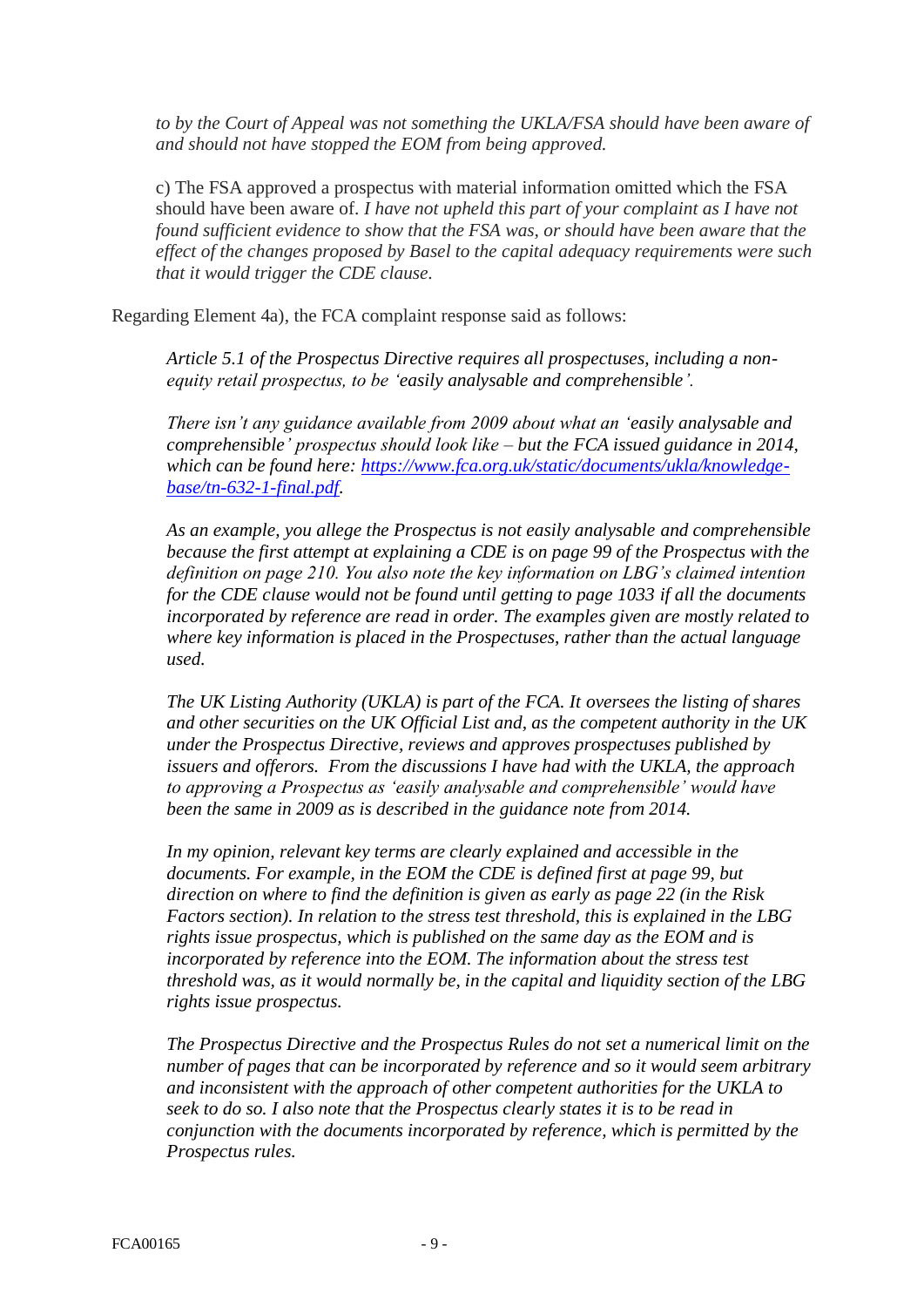*I appreciate the point about the number of pages involved in finding definitions of certain key terms, such as the CDE and the stress test threshold, but this, in itself, is not a breach of the Prospectus Directive. The 'easily analysable and comprehensible' requirements cannot always be readily applied to legal language without potentially changing the meaning of what is being said. Overall, I am satisfied that the UKLA's judgement that the Prospectus was easily analysable and comprehensible was a reasonable one in the circumstances.*

In response to this element of your complaint, you have made the following points:

- There was guidance, in the form of the EU Prospectus Directive (required to be incorporated into national law of Member States by 2005) and the Prospectus Rules.
- The FSA was aware that the Prospectus was inviting retail investors to exchange their existing instruments and required a high acceptance level to meet LBG's needs.
- Prospectus Rule PR 2.4.6 in force at the time states: *When incorporating information by reference, issuers, offerors or persons asking for admission to trading on a regulated market shall endeavour not to endanger investor protection in terms of comprehensibility and accessibility of the information.* Key information relevant to understanding the terms of the ECNs which, under the Prospectus Rules, should have been included in the body of the prospectus was only included in the information incorporated by reference. This information - the FSA's indication that it expected banks to maintain a CT1 capital ratio of at least 4% in the stress scenario - was key to understanding the CDE clause as LBG claim it was intended. This points to a serious mistake by the FCA.

I have looked at the EOM in the light of these points. The EOM was issued on 3 November 2009 with an expiry date of 20 November. The General Notice on page 4 makes it clear that "each prospective investor should consult their own legal, financial, accounting or tax adviser for advice." A summary of Key Features on page 9 includes a CDE as an event that would render the ECNs redeemable before the Maturity Date. A summary of the Risk Factors is set out on pages 11 and 12 and this is followed by Part II, which sets out the Risk Factors in detail (pages 13 to 25). Paragraph 5.10 (page 22) sets out the Redemption Risk, including the occurrence of a CDE as set out more fully in Part A of Appendix 6. This lists the Terms and Conditions of the ECNs: 8(e) deals with Early Redemption for Regulatory Purposes and the Definitions are listed in 19. The Terms and Conditions set out here are qualified by reference to Schedule 4 of the Trust Deed, which it is clearly stated will prevail in the event of any dispute. Part VII of the EOM gives an overview of the ECNs (pages 96 to 103) and pages 98 to 99 deal with Early Redemption for Regulatory Purposes. (For ease of reference, I have attached as Annex 1 to this decision some relevant extracts from the EOM.)

I appreciate that the meaning of these terms has been subject to scrutiny by the courts and that different interpretations have resulted, including Lord Neuberger's comments on whether there was in fact an error in the Trust Deed. I acknowledge your point, made in response to my preliminary decision, that LBG's written and oral submissions to the courts stated that there was a mistake in the drafting of the CDE clause of the ECN terms. However, I do not consider that these subsequent events mean that the FSA failed in its responsibilities in relation to the issuing of the prospectuses. Although you have said no reasonable investor would have accepted the offer to exchange if they had understood the ECNs were intended to be redeemed early, I am satisfied that early redemption for regulatory purposes based on a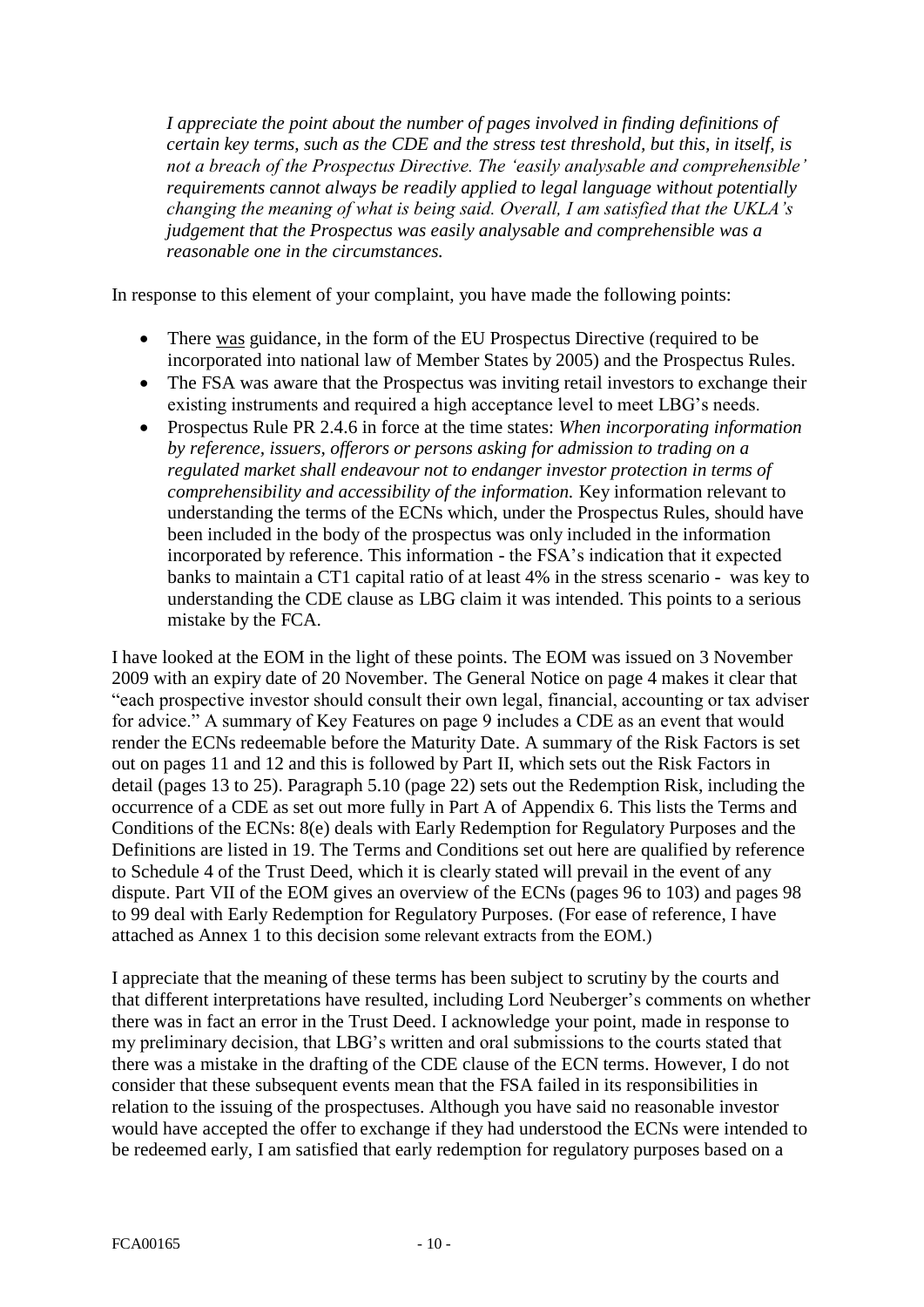CDE is clearly highlighted as a risk factor even if that is something that you did not focus on at the time.

Overall, I am satisfied that the EOM adequately described the instruments being offered, set out the complexity and risks attached, and included warnings to obtain professional advice. Given this, I do not consider that there is any basis to say categorically that the FSA or the UKLA made a mistake or acted with lack of care when approving the EOM. I consider the FCA's complaints response to you on this element of your complaint to be reasonable and therefore I do not uphold this aspect of your complaint.

Regarding Element 4b), the FCA complaint response said as follows:

*This element of the complaint arises from the Court of Appeal judgment where it refers to an 'obvious mistake' in the Trust Deed by which the ECNs were constituted in relation to the construction of the CDE clause. The error referred to is that the definition of a CDE fails to make adequate provision in the clause for future changes to the capital rules.* 

The role of the UKLA

*The role of the UKLA in approving a Prospectus is to check that the documents comply with the Listing and Prospectus Rules and that the required disclosures have been made.* 

A mistake in the Trust Deed

*The UKLA has reviewed this point internally and I have had access to its comments. The FCA's view is that the clause is referred to as a mistake in the context of an assessment of the Trust Deed from the perspective of contract law. On that point, I think it is also worth noting how the majority view of the Supreme Court was more open to interpretation on the question of a mistake in the drafting of the relevant CDE clause.*

*In the leading judgment, Lord Neuberger, when discussing whether the drafting does involve a departure from the literal meaning of the clause, he says at paragraph 38 of the Supreme Court Judgment that:*

*"It may involve a departure from the literal meaning, but, if it does, it is on the basis of a rather pedantic approach to interpretation."*

*This, in my view, does not mean the FSA made a material mistake in approving the Prospectus. The Prospectus was required to be reviewed in line with the Listing and Prospectus Rules and to check that the required disclosures had been made. From what I can see, the Prospectus accurately summarises what is in the Trust Deed and the mistake in the Trust Deed referred to by the Court of Appeal does not represent a breach of the Listing and Prospectus Rules in force at the time.*

*Also, in considering the role of the UKLA in approving a Prospectus and the differing viewpoints on the drafting mistake at both Court of Appeal and Supreme Court level, I*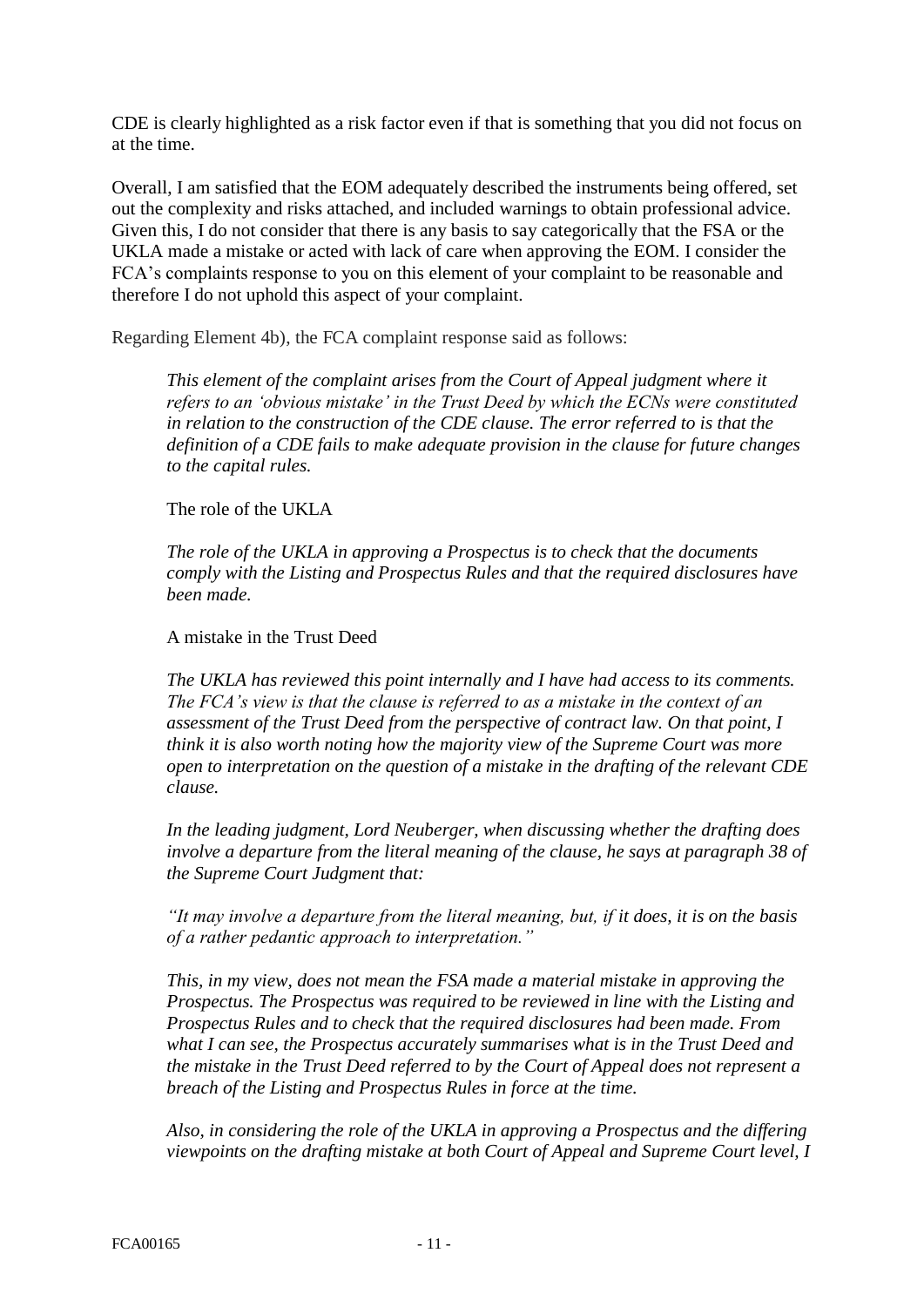*do not think it is reasonable to have expected the UKLA, or the FSA to have picked up on it at the time.*

In response to this element of your complaint, you have made the following points:

- The reference to the Trust Deed is irrelevant because the Prospectus Directive requires the prospectus to contain all necessary information in an easily analysable and comprehensible form
- The FCA's arguments that the UKLA does not sign off or verify accuracy does not stand up to scrutiny because the FSA was heavily involved in the design and structure of the instruments and exchange offer
- If the Supreme Court could not agree on the interpretation of the documentation, how could it have been 'easily analysable and comprehensible' to 123,000 retail investors?

This aspect of your complaint was made in February 2016 after the decision of the Court of Appeal. As noted above, when the matter went to the Supreme Court in June 2016, Lord Neuberger questioned whether there was indeed a drafting 'mistake'. Even if there was, the Court concluded that it was what LBG had intended. There was of course a dissenting judgment on this issue. However, I think the main point to emphasise here is that the Supreme Court decision upheld LBG's interpretation of the circumstances under which a CDE could occur and said that it would be too pedantic to interpret this narrowly. Although this is undoubtedly hugely disappointing to investors, in my view it is not ultimately either a 'prospectus' issue or an issue for the FCA. A problem with later interpretation of the contractual terms in the Trust Deed does not mean that the FSA did anything wrong or that the prospectuses failed the tests under the Prospective Directive. As noted above, that the Trust Deed would prevail in the event of any dispute was made clear in the EOM.

I have not seen any evidence to support the contention that the UKLA or FSA approved a prospectus that contained a material mistake. Furthermore, the principal responsibility for the documents lay with the issuers: it is not the FCA's role to 'copper bottom' every document produced. These were inherently complicated products with clear warnings as to the risks. The need to obtain professional advice was clearly indicated on all the relevant investor documents. I consider the FCA's complaint response to you on this element of your complaint to be reasonable and therefore I do not uphold this aspect of your complaint.

Regarding Element 4c), the FCA complaint response said as follows:

*You allege the FSA would have been aware that the intention of the CDE clause was for a CDE giving rise to a right to redeem if the 'stress test' threshold was raised above the 5% Core Tier 1 equity conversion trigger. You have said the FSA should have ensured this information was included in the EOM.* 

*LBG said in the Prospectus that the CDE provision could be triggered 'as a result of any changes to the Regulatory Capital Requirements or any change in the interpretation or application thereof by the FSA'. This seems to indicate that LBG knew some sort of change was possible. It also doesn't seem unreasonable for the clause to be drafted with the future in mind – especially as ECNs were designed in part to assist LBG in passing the stress tests that banks were subjected to by the relevant regulators. It follows that if the regime changed then a situation may arise where ECNs were no longer serving the purpose of assisting LBG in passing a stress test.*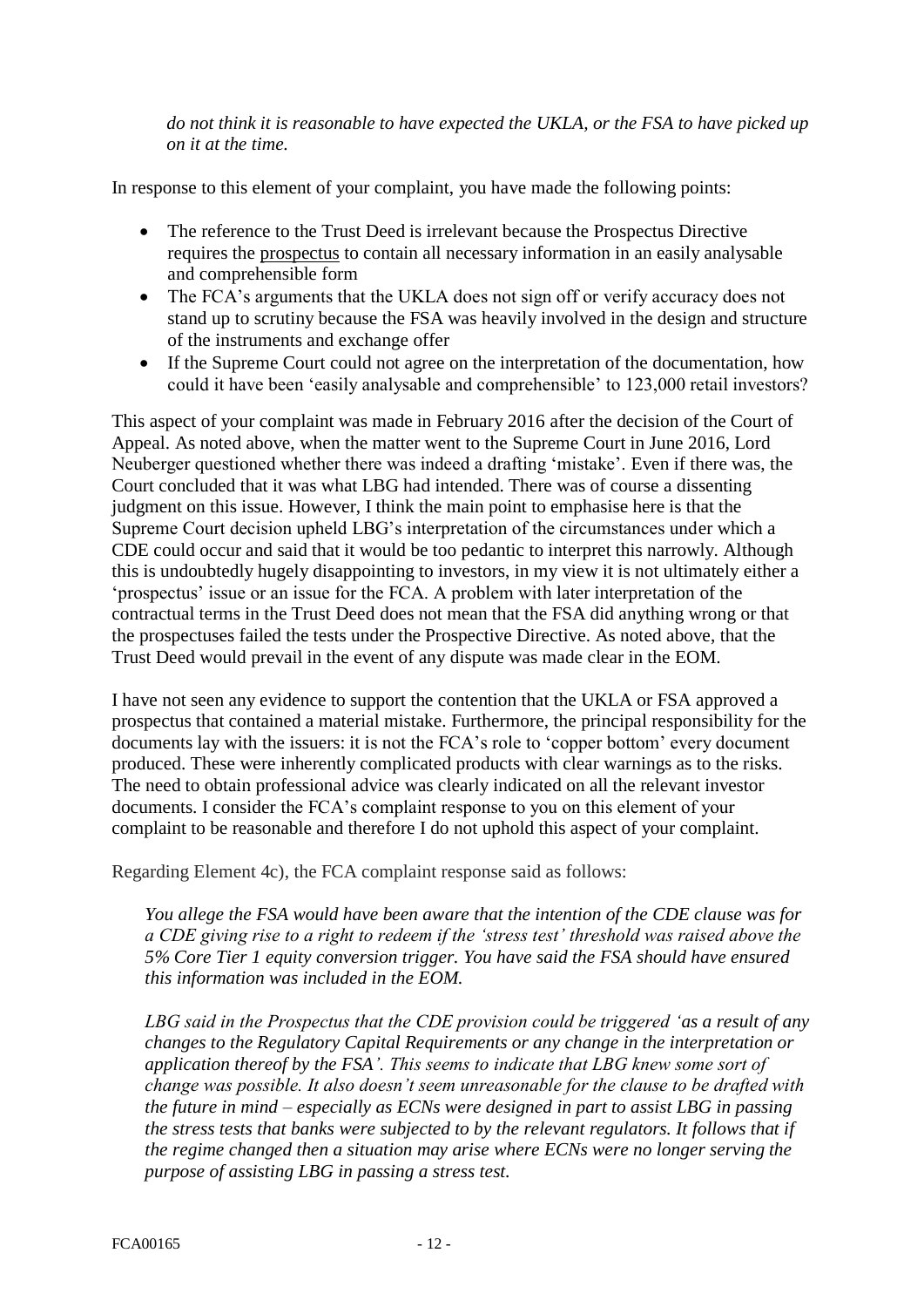*I note the FSA published Consultation Paper 09/29 – "Strengthening Capital Standards" on 3 December 2009 and the Basel Committee for Banking Standards issued a Consultation document on 17 December 2009 titled "Strengthening the Resilience of the Banking Sector" – which are both around the time the ECN prospectuses were issued.* 

*It is clear from this that changes were in the air but having reviewed internal documents analysing this point, the documents referenced above did not seem to contain the level of detail that would have made the trigger of a CDE in the medium term immediately obvious.* 

*You say that the FSA could have ensured that a supplementary prospectus was issued immediately after the Basel Committee met on 8 and 9 December 2009. The obligation on an issuer to file a supplementary prospectus occurs when a 'material mistake' is discovered [or a 'significant new factor' arises]. This would be after the publication of a prospectus but before the closure of any public offer or admissions to trading made pursuant to a prospectus.* 

*The supplementary prospectus would correct the material mistake. In the case of the LBG EOM of 3 Nov 2009, the period during which the prospectus would need to be updated by a supplementary prospectus ran from 3 Nov 2009 to 1 Dec 2009. In this case, the changes to the rules that rendered the CDE clause unclear occurred years later.*

*There has been significant work involving the Supervision, Markets and UKLA departments at the FCA to establish if there is evidence of whether LBG or the FSA knew of the effect of the Basel Committee's proposed changes to the bank's capital regime ahead of their publication.* 

*I appreciate the point that there were members of FSA staff on the Basel Committee at the time and clearly, this suggests that there were individuals within the FSA who were aware of the direction of the Basle Committee's policy on regulatory capital. However, I do not think it necessarily follows the FSA knew of the effect of the changes to the extent that it should have required LBG to make an amendment to the Prospectus.*

*This is because, from the analysis contained in the internal documents I have seen, none of the published material from Basel in 2009 and 2010 has enough detail to suggest that the effect of the changes could have been predicted. Also, I am satisfied the FSA was unaware – as it was not agreed until 2013 – that the PRA would pursue an early adoption of the Basel Standards, which subsequently triggered the CDE.* 

In response to this element of your complaint, you have made the following points:

- The FCA's complaint response ignores the Supplementary Prospectus dated March 2010.
- The Basel Standards published on 8 December 2009 had clear detail of the precise changes which could lead to a CDE being triggered but this information was omitted from the prospectus. The changed calculation of core capital came from these standards and at the time the ECNs were offered, the FSA was aware that those standards would be implemented by the end of 2012.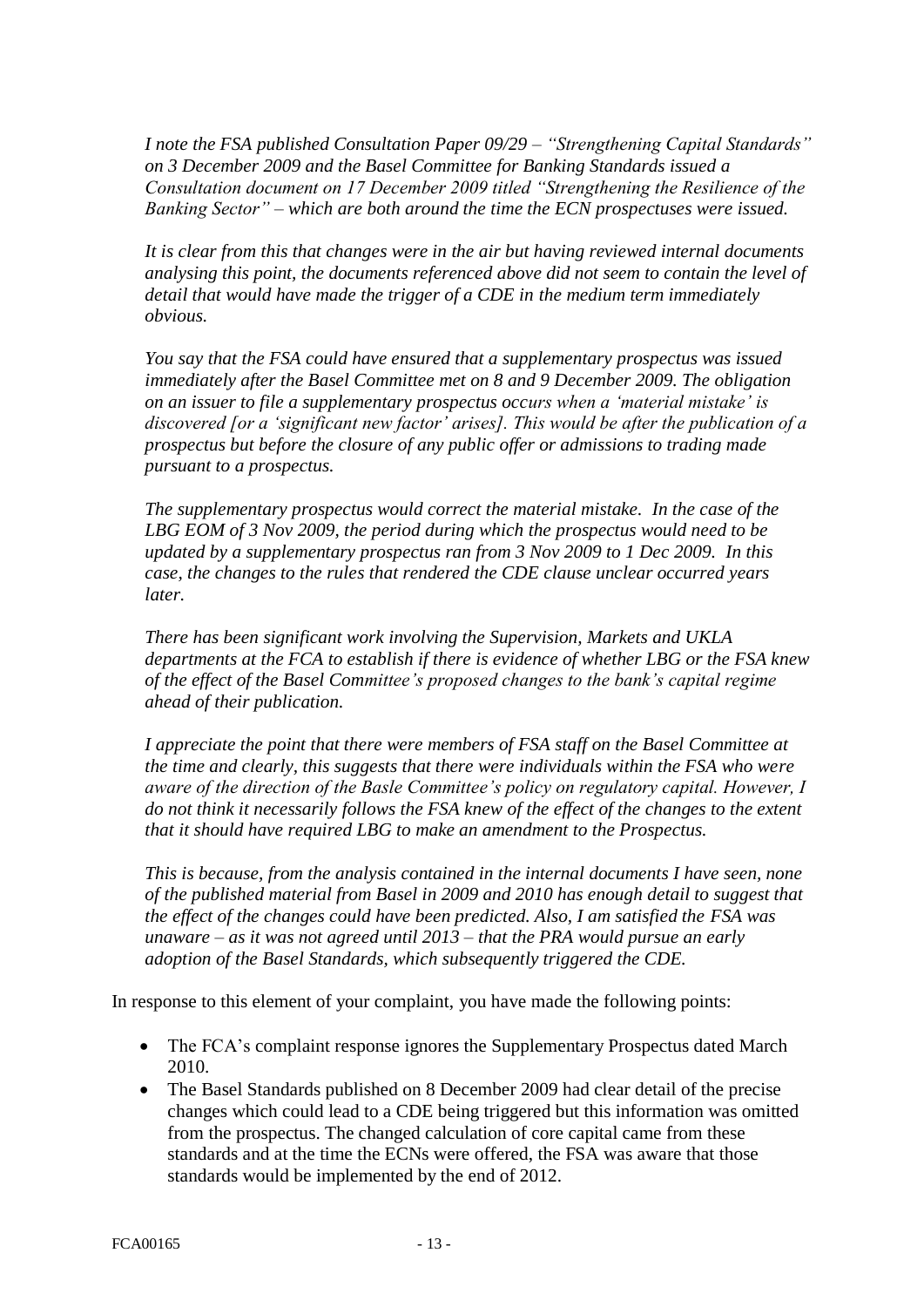The risk of early redemption for regulatory purposes, including following a CDE "*occurring as a result of any* [my emphasis] *changes to the Regulatory Capital Requirements or any change in the interpretation or application thereof by the FSA*", was one of the risk factors identified in the EOM. What you appear to be saying is that if there was knowledge within the FSA about the impact of changes arising from the Basel standards while the prospectus was live, this significantly increased the risk and should have been drawn to the attention of prospective investors. The Basel Committee on Banking Supervision's Consultative Document *Strengthening the resilience of the banking sector* was dated December 2009 and issued for comment by 16 April 2010, shortly after the prospectus was released. It was a consultation document and I accept the FCA's complaint response that the effect of the changes could not have been predicted in 2009/10, particularly as it was not decided until 2013 that the PRA would pursue an early adoption of the Basel Standards. Although it might have been helpful for the FSA to have referred to the existence of emerging new standards, I am not persuaded that the fact that it did not do so represents a significant regulatory failing. Overall, although I agree with you that the FCA's complaint response did not specifically refer to the Supplementary Prospectus of March 2010, I am satisfied that it was reasonable for the FCA complaint response to say that none of the actual changes to the regulatory regime made from 2013 onwards were clear and crystallised when this or the EOM was issued. For these reasons, I consider the FCA's complaint response to be reasonable and I do not uphold this aspect of your complaint.

## *Delay*

As noted above, you first complained to the FCA in January 2016 but did not receive final responses to your complaints until February to April 2017. During this time, you raised concerns with the FCA and my office about the FCA's lack of substantive progress. We monitored the situation from time to time and, while understanding your frustration, explained that it was preferable to allow the FCA to conclude its investigation.

I note that the FCA's complaint responses acknowledge and apologise for the length of time taken to complete its investigation into your complaint. I have considered whether that is an acceptable response to the delays or whether it would be appropriate for me to recommend that a small payment is made to you. I am aware that this was a complex matter requiring detailed review and liaison with staff across the FCA at senior level. During the period of the FCA's complaints investigation the substantive issues were also being considered by the Supreme Court, which issued its judgment on 16 June 2016. I also note that the FCA sent you regular updates and generally kept you informed about progress.

Nevertheless, I have concluded that overall there were unacceptable and avoidable delays by the FCA in dealing with your complaint between May and November 2016, such that you quite reasonably contacted my office for assistance. There were then further delays until February 2017 when the FCA issued its first two complaints responses to you and again in March and April 2017 when the responses were issued on the remainder of your complaints. In view of this, I **recommend** that the FCA offers to pay you the sum of £100 in recognition of the distress and inconvenience that has been caused to you by its repeated failure to meet its own deadlines in handling these complaints.

In my preliminary decision, I recommended that the FCA should also offer this sum to the members of the group complaint for whom you are acting. I note your comment that the FCA should be made responsible for identifying who is within this group as only the FCA has this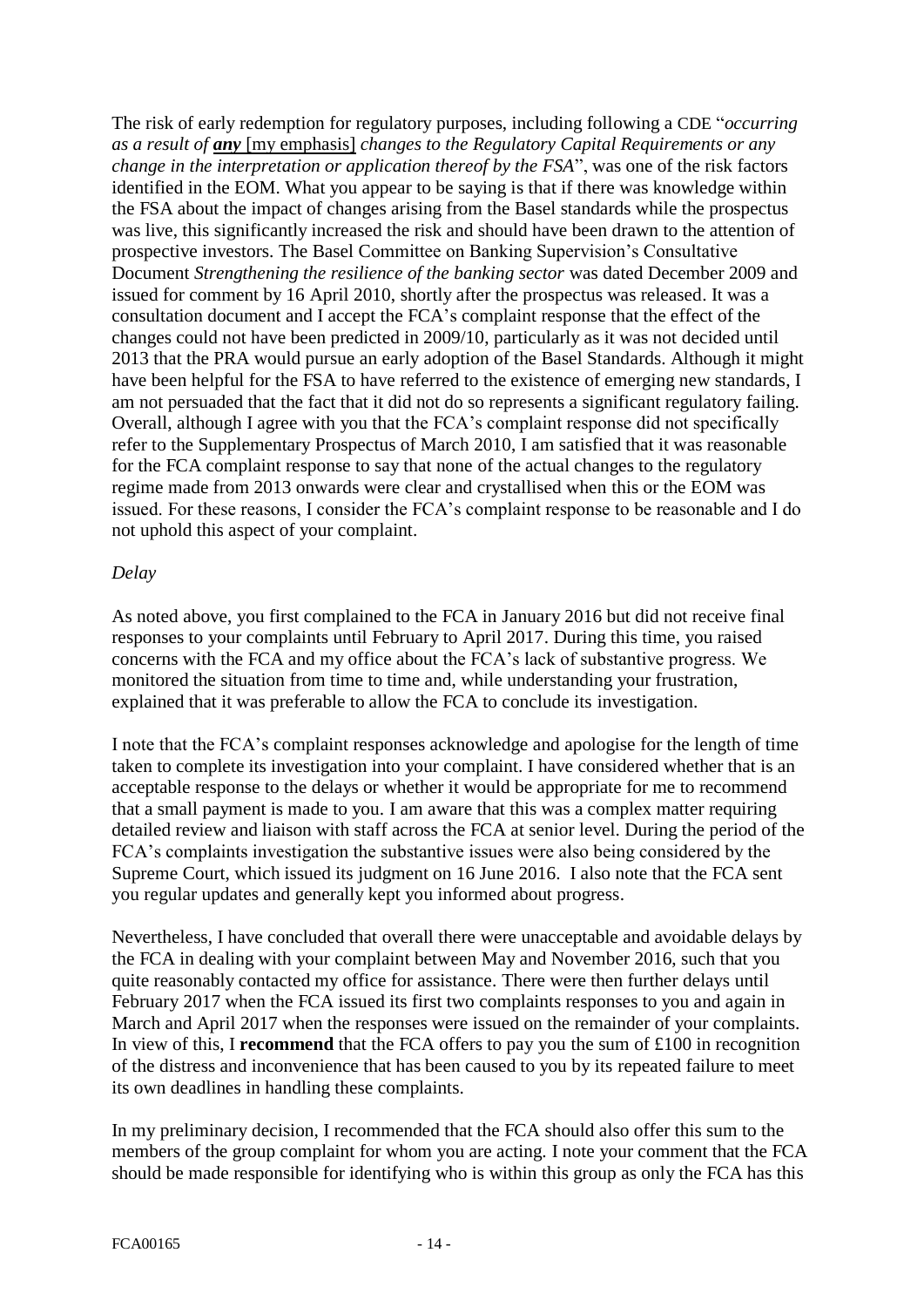information. In its own response to the preliminary decision, the FCA has said that although it accepts that the delays were frustrating, there is little evidence to show that group members were inconvenienced and that its apologies should be sufficient. It also says that in any event the offer should not be extended to those members of the group complaint who did not first approach the FCA under Stage 1 of the Complaints Scheme. I also note that several complainants have contacted me since the issue of my preliminary decision (that is beyond the timescales laid down in the Scheme) asking to be included in the group complaint.

I have considered these points and concluded that a fair outcome would be for the FCA to offer the sum of £50 to those members of the group who underwent Stage 1 (and therefore experienced the delays) and who also approached my office within the timescales indicated in the FCA's complaint response letter to them. I am happy to assist with identifying and contacting those affected. I consider this to be a proportionate response taking into account the FCA's comments on the impact of such an award under paragraph 7.14 of the Scheme.

## **Conclusion**

In conclusion, for the reasons set out above, I have not upheld your substantive complaint. I have however concluded that there was avoidable delay in responding to you. I recommend that:

- The FCA offers to pay you the sum of £100 for distress and inconvenience caused to you by its complaints handling delays.
- The FCA offers to pay the members of the group complaint I have identified the sum of £50 each for distress and inconvenience caused by its complaints handling delays.

Yours sincerely

Motyton.

Antony Townsend Complaints Commissioner